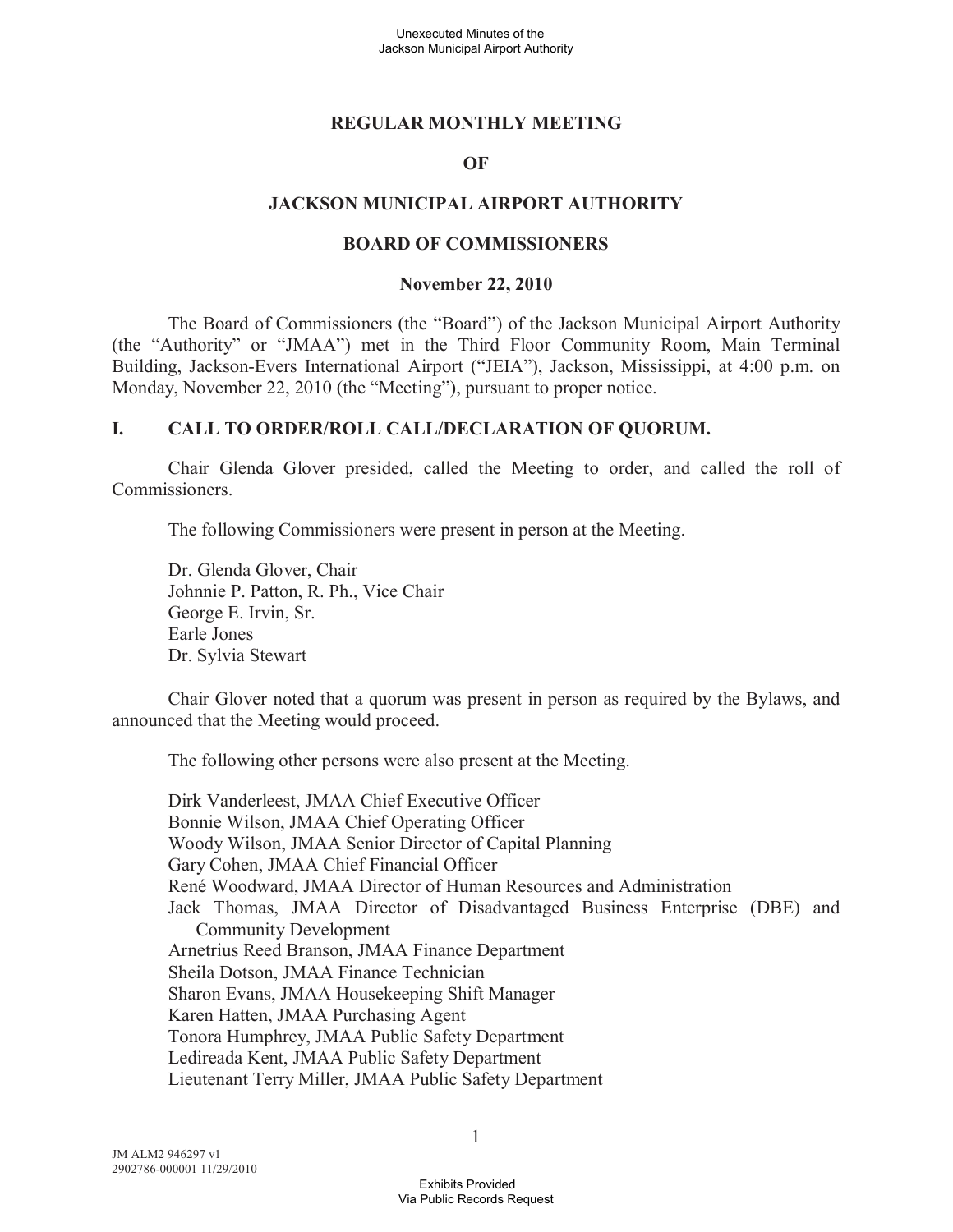Garry Montgomery, JMAA Maintenance Manager Joyce Tillman, JMAA Facilities Engineer Jack Weldy, JMAA Properties Manager Alan Moore, Baker Donelson Bearman Caldwell & Berkowitz Jeff Wagner, Baker Donelson Bearman Caldwell & Berkowitz Alex Martin, Baker Donelson Bearman Caldwell & Berkowitz Chuck Lott, Neel-Schaffer, Inc. James R. White, P.E., Waggoner Engineering, Inc.

# **II. APPROVAL AND EXECUTION OF MINUTES.**

- **A. Open Session and Executive Session of the Special Work Session of the Board of Commissioners, October 21, 2010.**
- **B. Hawkins Field Committee Meeting, October 25, 2010.**
- **C. Regular Meeting of the Board of Commissioners, October 25, 2010.**

#### **D. Open Session and Executive Session of the Regular Work Session of the Board of Commissioners, November 18, 2010.**

After discussion, upon motion duly made by Commissioner Stewart, seconded by Commissioner Jones, and unanimously approved by the affirmative votes of all Commissioners present, the minutes described above were approved as presented and directed to be filed in the appropriate minute book and records of the Authority.

# **III. PUBLIC COMMENTS.**

None.

# **IV. REPORTS.**

# **A. Chief Executive Officer.**

- 1. Airport Project Manager Summary, Period Ending October 31, 2010.
- 2. Airport Activity Statistics Report, Period Ending October 31, 2010.

Mr. Vanderleest directed the Board's attention to the Airport Project Manager Summary and the Airport Activity Statistics Report as found in the packet distributed to the Board prior to the Meeting (the "Packet"), and discussed these reports with the Board. A copy of the Packet is attached as an exhibit to the minutes of the Meeting.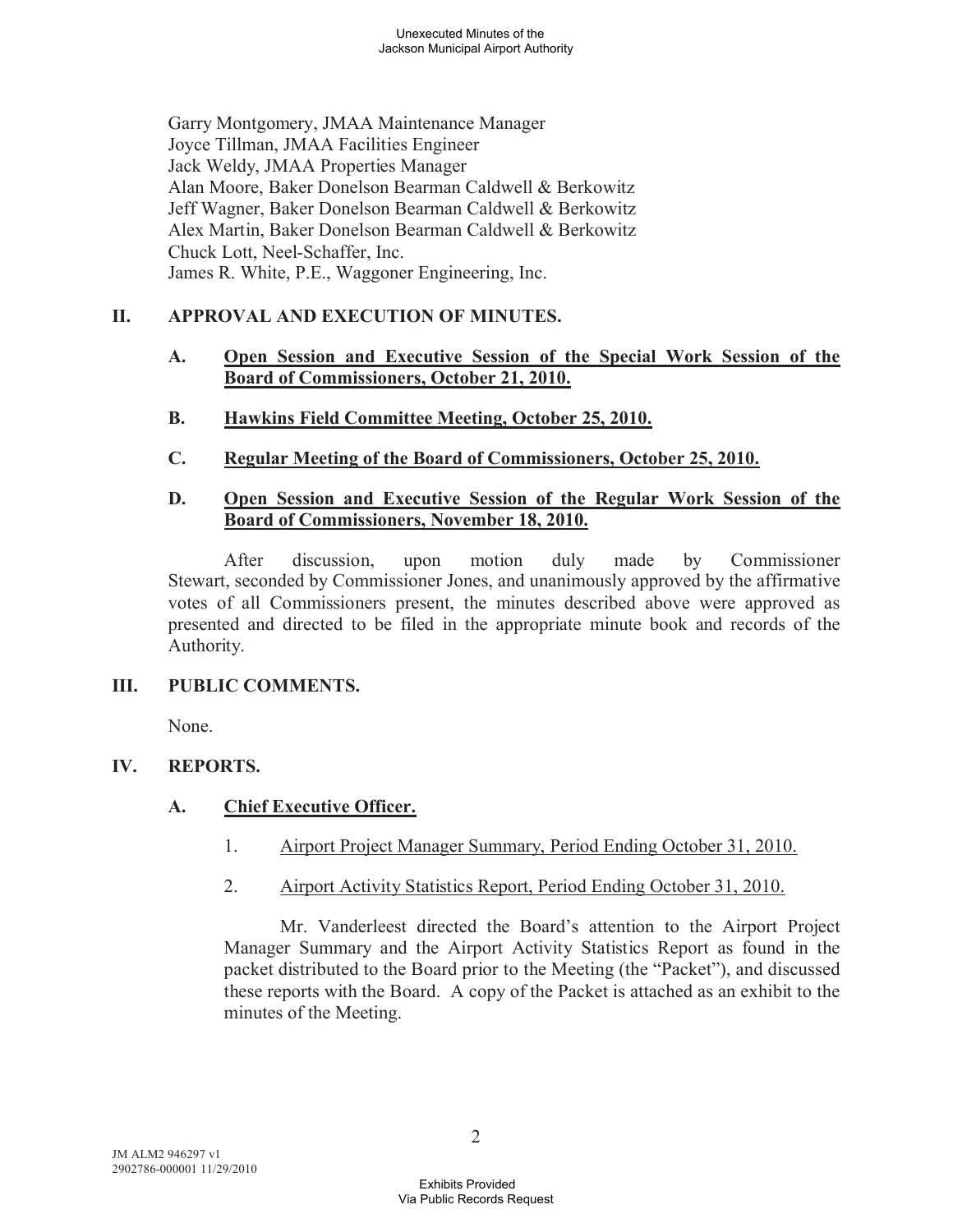During discussion, Mr. Vanderleest said that for the second consecutive month, enplanements had increased as compared to the same month for the prior year, indicating an upturn in passenger traffic at JEIA.

Mr. Vanderleest also advised the Board that Delta Airlines had advised the staff that it would discontinue nonstop service to Detroit as of March 1, 2011. Mr. Vanderleest said that Delta Airlines' nonstop flights to and from Washington Reagan National Airport were scheduled to continue through March 2011, but it was not possible to project beyond that date at this time.

- 3. Employee and Organizational Recognitions.
	- a. Employee of the Month, November 2010: Sheila Dotson, Finance Technician, Department of Finance.

Mr. Vanderleest recognized and commended Ms. Dotson for being named Employee of the Month for November 2010.

- 4. Professional Development Recognitions.
	- a. Sharon Evans, Housekeeper Supervisor, Department of Maintenance.
		- (1) Certificate of Completion, Level III ATSI, Sponsored by AAAE Airport Training & Safety Institute.

Mr. Vanderleest recognized and commended Ms. Evans for receiving a Certificate of Completion for Level III ATSI from the AAAE Airport Training & Safety Institute.

- b. Joyce Tillman, Facilities Engineer, Department of Capital Programming.
	- (1) Certificates of Completion, Levels II & III ATSI, Sponsored by AAAE Airport Training & Safety Institute.

Mr. Vanderleest recognized and commended Ms. Tillman for receiving Certificates of Completion for Levels II & III ATSI from the AAAE Airport Training & Safety Institute.

# 5. LEAP Program.

Mr. Vanderleest asked all employee graduates of the LEAP Program to come forward and be recognized. Mr. Vanderleest thanked each employee for participating in the LEAP Program, and said he was confident that the participants would continue to make positive contributions to the JMAA workforce.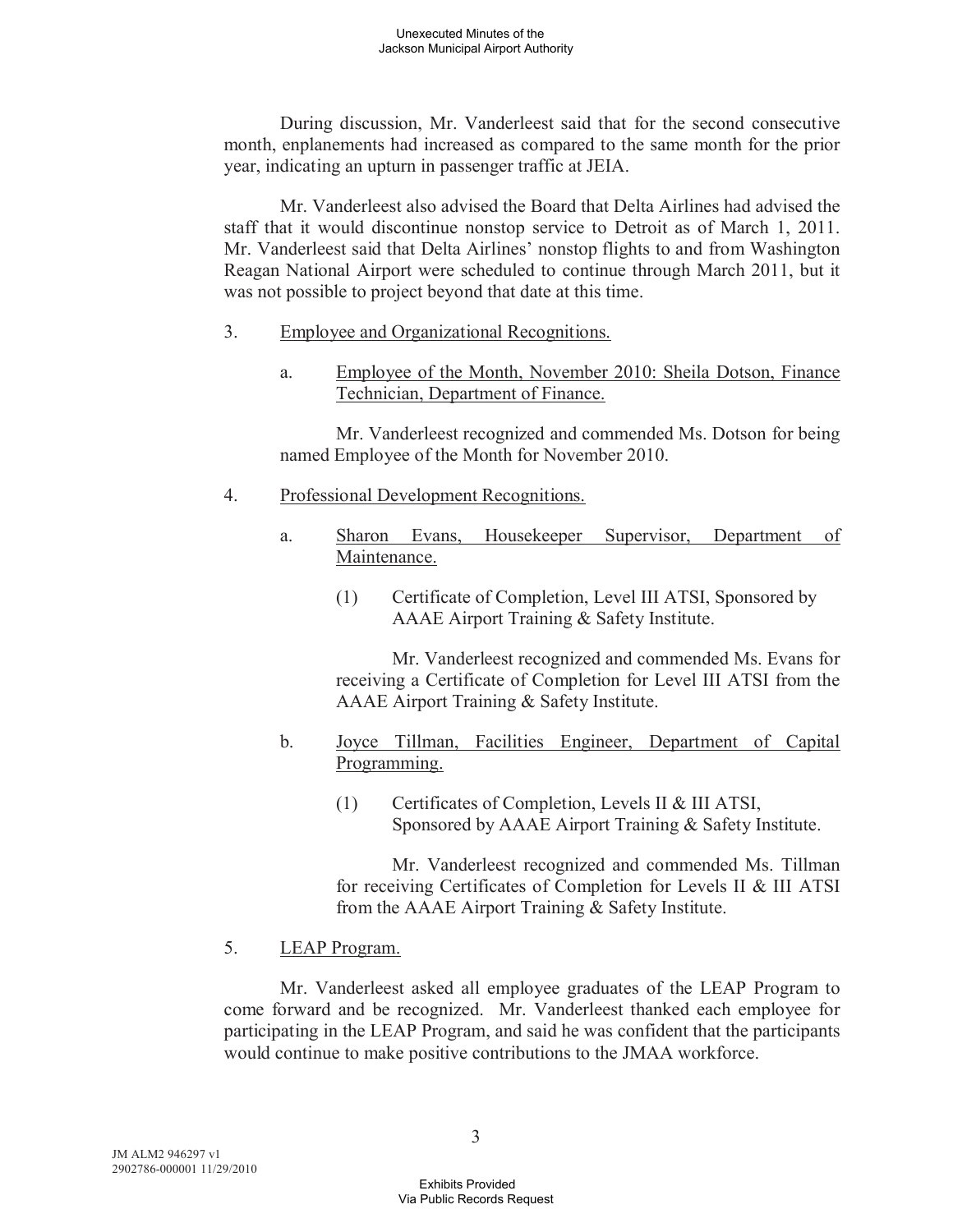# **B. Attorney.**

Mr. Moore introduced Alex Martin to the Board and those present. Mr. Moore said that Mr. Martin was a recent honors graduate of the University of Mississippi Law School, and had joined Baker Donelson. Mr. Moore said that Mr. Martin would be working with Mr. Wagner and Mr. Moore on JMAA matters, and would be present at future JMAA Board and appropriate staff meetings.

# **V. ACTION ITEMS.**

# **A. Financial Matters.**

- 1. Financial Reports for October 2010.
	- a. Balance Sheet: Accept.
	- b. Income Statement: Accept.
	- c. Claims Docket for October 2010: Approve.

Mr. Vanderleest directed the Board's attention to the above financial reports for October 2010 and the Claims Docket for October 2010, all of which were included in the Packet. During discussion, Mr. Vanderleest pointed out that several early issue check approvals were also being submitted to the Board for approval, as listed on that certain exhibit attached to and incorporated into the minutes of the Meeting.

After discussion, upon motion duly made by Commissioner Jones, seconded by Commissioner Stewart, and unanimously approved by the affirmative votes of all Commissioners present, the Board adopted the following resolution.

### **RESOLUTION ACCEPTING FINANCIAL REPORTS FOR OCTOBER 2010 AND APPROVING AND AUTHORIZING PAYMENT OF CLAIMS DOCKET FOR OCTOBER 2010**

**WHEREAS**, the Board of Commissioners (the "Board") of the Jackson Municipal Airport Authority (the "Authority") has reviewed and considered (i) certain financial statements for the Authority for the month and period ending October 31, 2010 (the "Financial Reports"), and (ii) the Claims Docket of the Authority for the month of October 2010 (the "Claims") both the Financial Reports and the Claims being (i) included in the packet distributed to the Board prior to the November 22, 2010, Regular Monthly Meeting of the Board (the "Meeting), and (ii) incorporated herein by reference; and

**WHEREAS**, the Board has also reviewed and considered certain early issue claims recommended by the Authority's staff for approval at this time (the "Early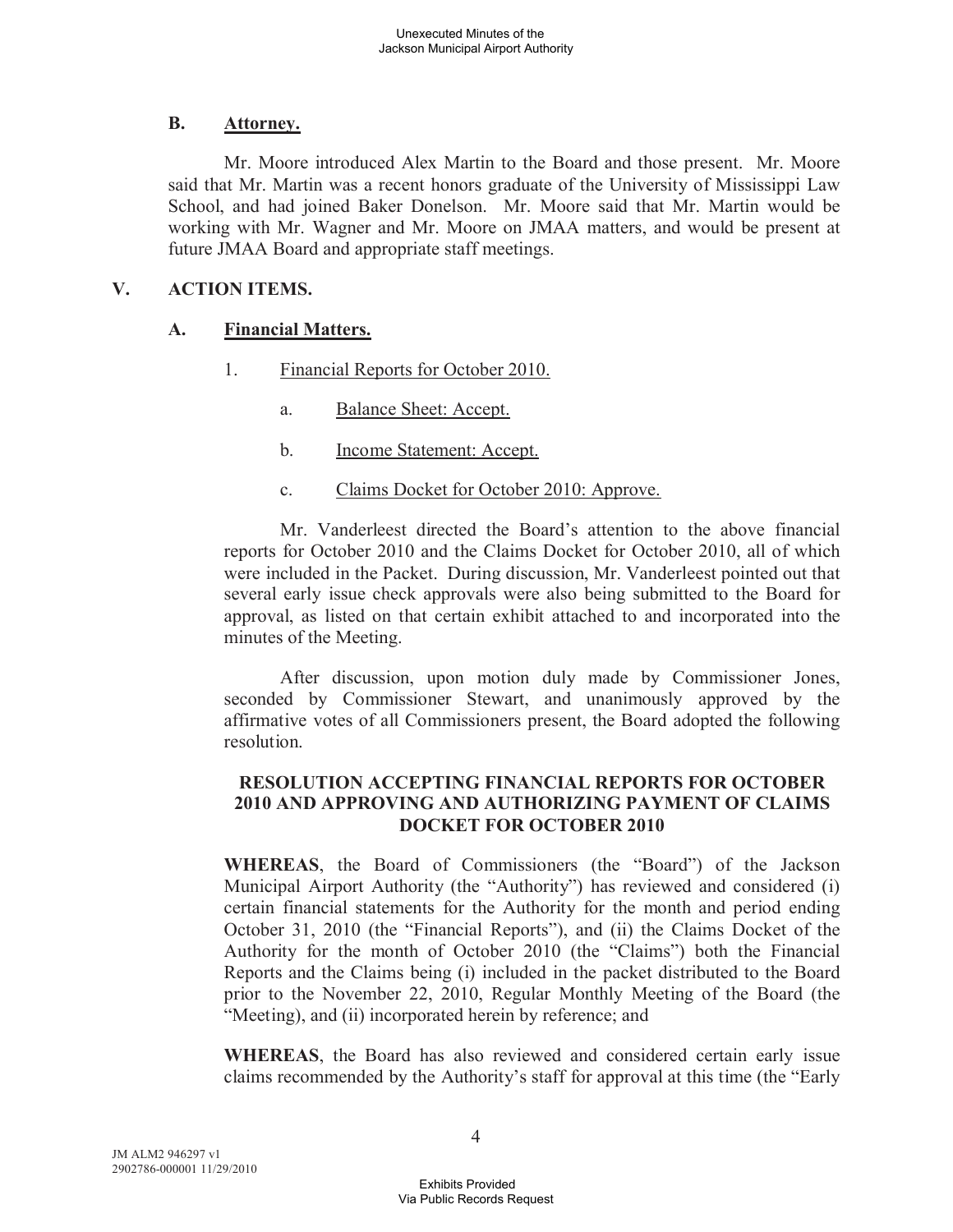Issue Claims"), said Early Issue Claims being listed on a certain exhibit distributed to the Board at the Meeting and attached as an exhibit to the minutes of the Meeting;

**NOW, THEREFORE, BE IT RESOLVED**, the Board hereby (i) accepts the Financial Reports and (ii) approves and authorizes payment of the Claims and the Early Issue Claims in the total amount of \$2,066,697.73.

#### **B. Service Agreement.**

1. JMAA Contract No. 012-09-379, Feasibility Study for an Alternative Energy Collection and Distribution System, JEIA: Authorize Amendment.

Mr. Vanderleest directed the Board's attention to the memorandum in the Packet which described this matter, and discussed this matter with the Board.

After discussion, upon motion duly made by Commissioner Stewart, seconded by Commissioner Jones, and unanimously approved by the affirmative votes of all Commissioners present, the Board adopted the following resolution.

### **RESOLUTION APPROVING AND AUTHORIZING AMENDMENT TO CONTRACT NO. 012-09-379, FEASIBILITY STUDY FOR ALTERNATIVE ENERGY COLLECTION AND DISTRIBUTION SYSTEM, JACKSON-EVERS INTERNATIONAL AIRPORT**

**WHEREAS**, the staff of the Jackson Municipal Airport Authority (the "Authority") has recommended that the Board of Commissioners of the Authority (the "Board") approve and authorize a certain amendment to Contract No. 012- 09-379, Feasibility Study for an Alternative Energy Collection and Distribution System, Jackson-Evers International Airport (the "Amendment"), as more particularly described in that certain memorandum dated November 15, 2010, (i) included in the packet distributed to the Board prior to the November 22, 2010, Regular Monthly Meeting of the Board, and (ii) incorporated herein by reference (the "Memorandum"); and

**WHEREAS**, the Board has reviewed the Memorandum and considered the recommendations therein by the staff of the Authority;

**NOW, THEREFORE, BE IT RESOLVED**, the Board hereby determines that it would be in the best interests of and in furtherance of the duties and responsibilities of the Authority to, and the Board hereby does, approve and authorize the Amendment, said Amendment to be in such form and to contain such terms and conditions consistent with the Memorandum, as may be deemed appropriate by the Chief Executive Officer of the Authority, as evidenced by his execution thereof.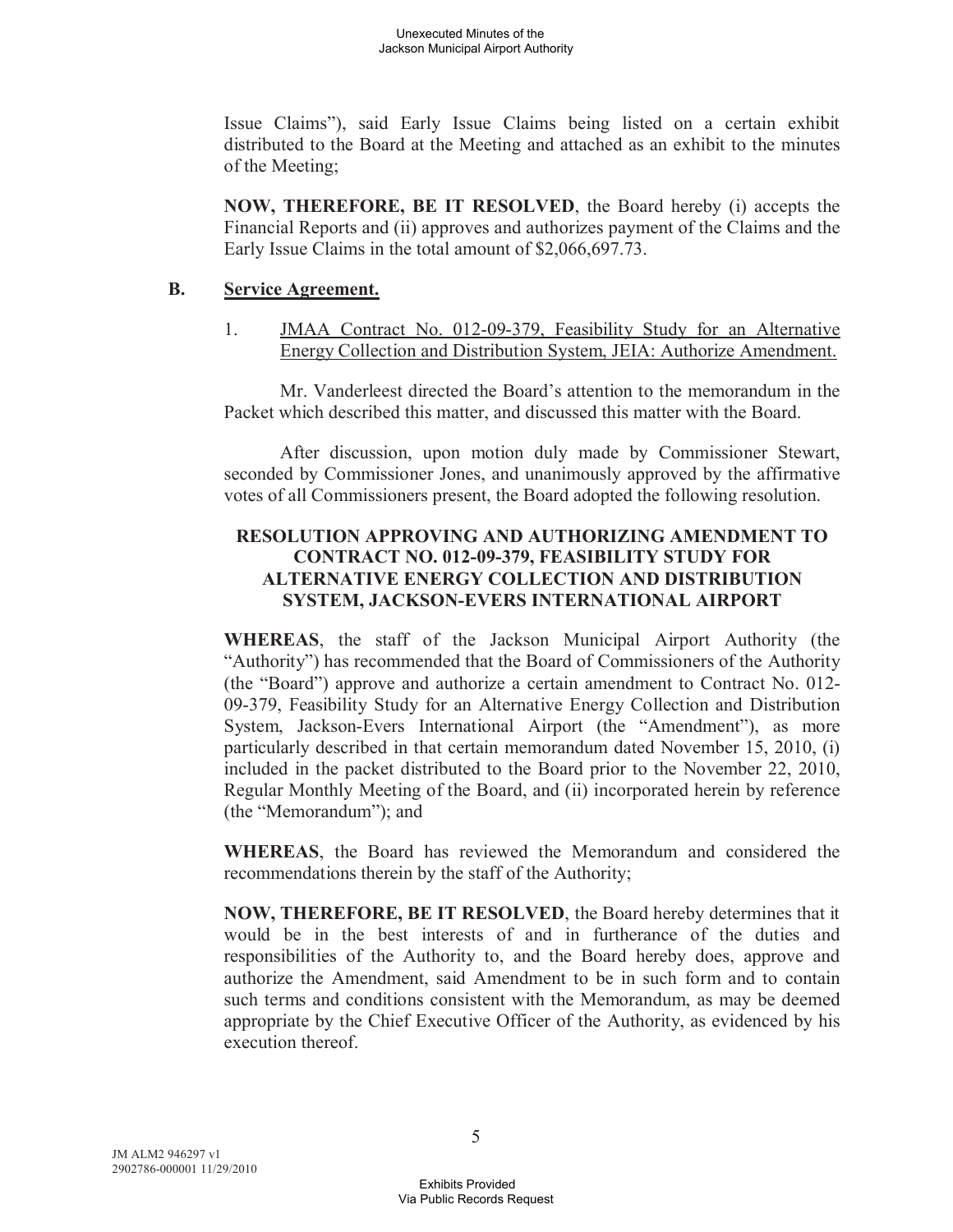# **C. Construction Projects.**

- 1. JMAA Project No. 007-09, East Runway 16L/34R Pavement Rehabilitation, JEIA: Approve Change Order.
- 2. JMAA Project No. 009-08, South Terminal Building Renovation, HKS: Award Contract.

Mr. Vanderleest directed the Board's attention to the memoranda in the Packet which described these matters, and discussed these matters with the Board.

After discussion, upon motion duly made by Commissioner Stewart, seconded by Commissioner Jones, and unanimously approved by the affirmative votes of all Commissioners present, the Board adopted the following resolution.

### **RESOLUTION APPROVING AND AUTHORIZING CERTAIN ACTIONS WITH RESPECT TO CERTAIN CONSTRUCTION PROJECTS**

**WHEREAS**, the staff of the Jackson Municipal Airport Authority (the "Authority") has recommended that the Board of Commissioners (the "Board") of the Authority approve and authorize certain actions with respect to certain construction projects identified below, all as more particularly described in certain memoranda (i) included in the packet distributed to the Board prior to the November 22, 2010, Regular Monthly Meeting of the Board, and (ii) incorporated herein by reference (separately, each a "Memorandum;" collectively, the "Memoranda"); and

**WHEREAS**, the Board has reviewed the Memoranda and considered the recommendations therein by the staff of the Authority;

**NOW, THEREFORE, BE IT RESOLVED**, the Board hereby determines that it would be in the best interests of and in furtherance of the duties and responsibilities of the Authority to, and the Board hereby does, take the following actions:

- 1. The Board approves and authorizes execution and accomplishment of Change Order No. 1 to Contract No. 007-09-14 with Rifenburg Construction Co., Inc. in connection with Project No. 007-09, East Parallel Runway 16L/34R Pavement Rehabilitation at Jackson-Evers International Airport, as more particularly described in the Memorandum dated November 3, 2010, which describes this matter.
- 2. The Board hereby (i) accepts the quote from Can't Be Beat Fence and Construction, LLC ("CBB Fence") of \$13,995.00 as the lowest and best bid for the installation of chain link fencing in connection with JMAA Project No. 009-08, South Terminal Building Renovation at Hawkins Field (the "Project"), as more particular described in the Memorandum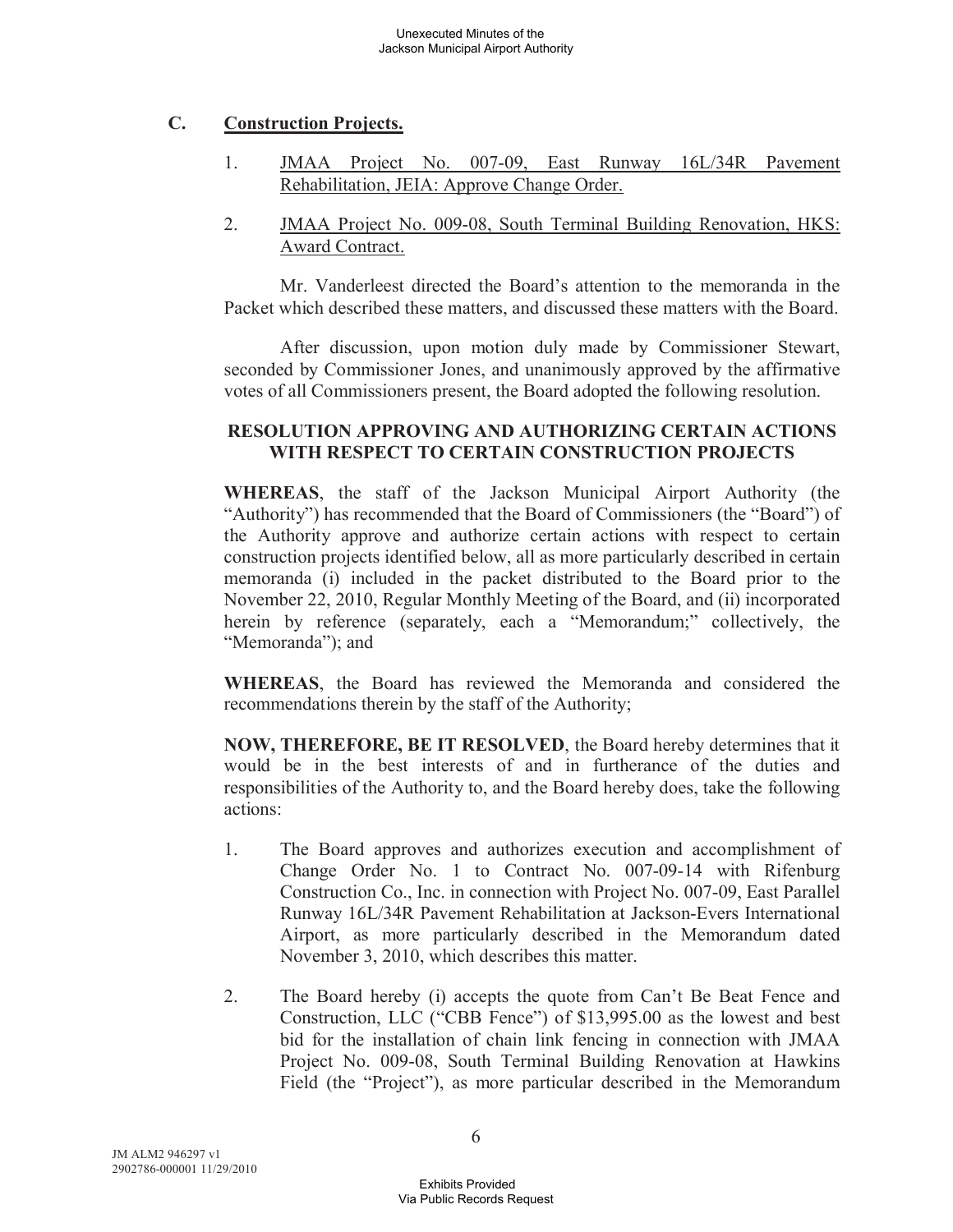dated November 16, 2010; (ii) awards the contract for the Project to CBB Fence; and (iii) authorizes and directs the staff of the Authority to negotiate and execute an appropriate agreement with CBB Fence to accomplish the Project (the "Agreement"), said Agreement to be in such form and to contain such terms and conditions consistent with the Project and said bid submitted by CBB Fence, as may be deemed appropriate by the Chief Executive Officer of the Authority, as evidenced by his execution thereof.

#### **D. Procurements.**

No action or discussion took place at the Meeting regarding procurements.

### **E. Grants.**

No action or discussion took place at the Meeting regarding grants.

# **F. Other Matters.**

1. Travel Policy for Commissioners.

Chair Glover said that she had asked Commissioner Irvin to work with legal counsel to present a new Travel Policy for Commissioners to be submitted to the Board for consideration at the December 2010 Board meeting.

# 2. Board Committee Meetings.

Chair Glover asked that, instead of traditional monthly Board Committee meetings, the Board consider meeting as a Committee of the Whole to discuss, consider and take action on Strategic Initiatives at 3:00 p.m. immediately prior to the Monthly Board Meeting in February, May, August and November of 2011.

After discussion, upon motion duly made by Commissioner Stewart, seconded by Commissioner Irvin, and unanimously approved by the affirmative votes of all Commissioners present, the Board adopted the following resolution.

# **RESOLUTION SCHEDULING BOARD COMMITTEE MEETINGS FOR CALENDAR YEAR 2011**

**RESOLVED**, the Board of Commissioners (the "Board") of the Jackson Municipal Airport Authority (the "Authority") hereby determines that a Special Meeting of the Board shall be held at 3:00 p.m. at the same location and immediately prior to the Monthly Meeting of the Board in February, May, August and November 2011; and

**RESOLVED, FURTHER**, at each such Special Meeting, the Board shall function as a Committee of the Whole to discuss, consider and take action on the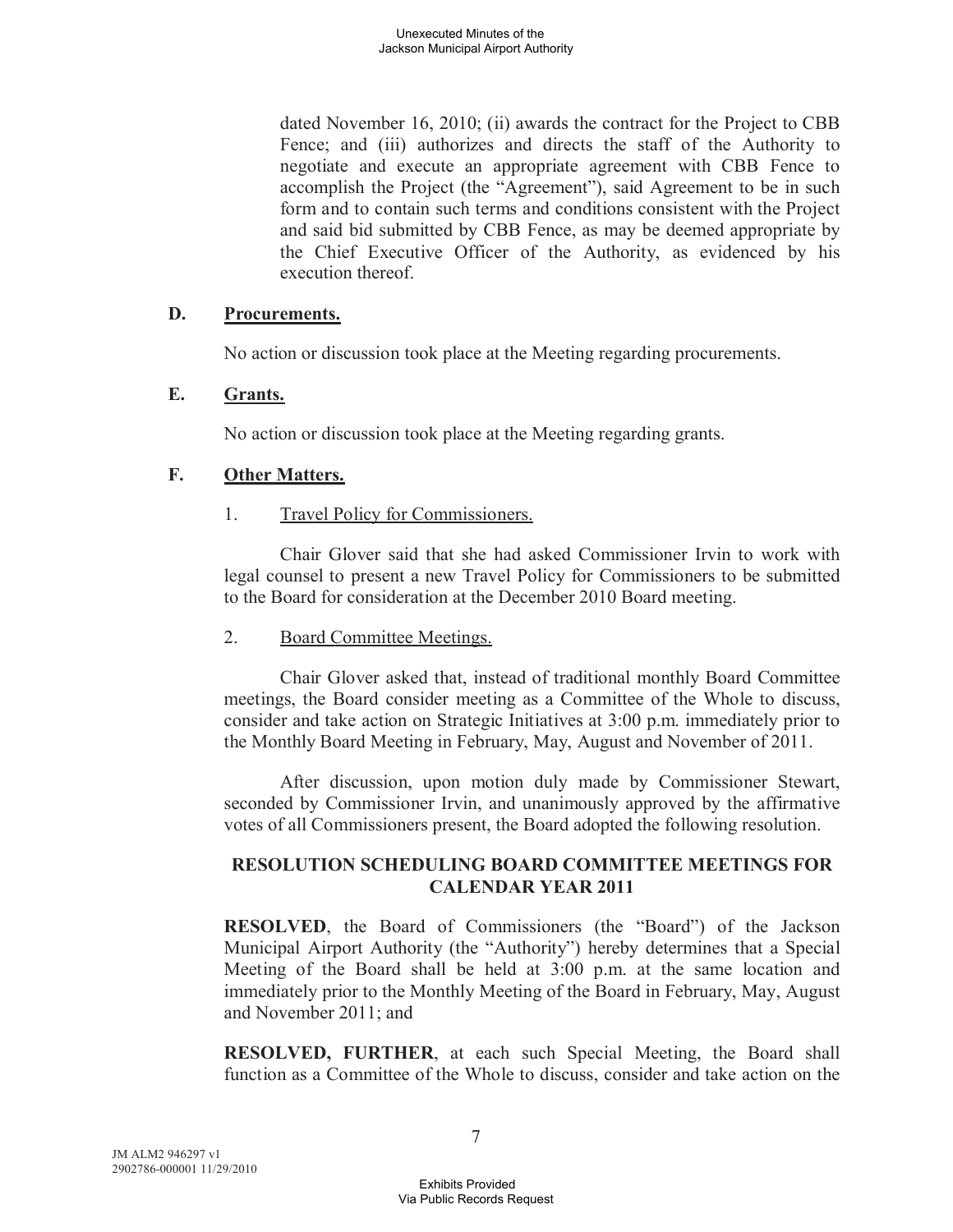Strategic Initiatives of the Authority, with notice of each such Special Meeting being distributed to the Board and the public in accordance with applicable law and the Bylaws of the Authority.

#### 3. Time of Board Work Sessions.

Chair Glover suggested that the Board consider amending the Bylaws of the Authority to change the time for the Regular Monthly Work Session of the Board from 8:30 a.m. to 7:30 a.m.

After discussion, upon motion duly made by Commissioner Irvin, seconded by Commissioner Jones, and unanimously approved by the affirmative votes of all Commissioners present, the Board adopted the following resolution.

#### **RESOLUTION AMENDING BYLAWS TO CHANGE TIME OF MONTHLY WORK SESSIONS**

**RESOLVED**, paragraph II.5.B. of the Bylaws of the Jackson Municipal Airport Authority (the "Authority") is hereby deleted in its entirety and the following is substituted therefor:

Work Sessions. The Board of Commissioners of the Authority shall convene a regular monthly work session on the Thursday immediately preceding the date of each regular monthly meeting at 7:30 a.m. in the Community Room on the Third Floor, Main Terminal Building, Jackson-Evers International Airport, at which work session the Board may discuss and review any and all matters relating to the Authority; however, no action or vote shall be taken at any such work session.

#### 4. Date and Time of December 2010 Board Meeting.

The Board discussed and agreed that the Monthly Work Session of the Board scheduled for December 23, 2010, and the Regular Monthly Meeting of the Board scheduled for December 27, 2010, should be cancelled for lack of a quorum, and a Special Meeting of the Board should be called for 3:00 p.m. on Friday, December 17, 2010, to consider and take action on all matters relevant to and within the power and authority of JMAA.

#### 5. AAAE Airports Going Green Conference.

At Chair Glover's request, Commissioners Stewart and Irvin discussed with the Board the highlights and lessons-learned from their attendance at the AAAE Airports Going Green Conference on November 15 – 17 in Chicago, Illinois.